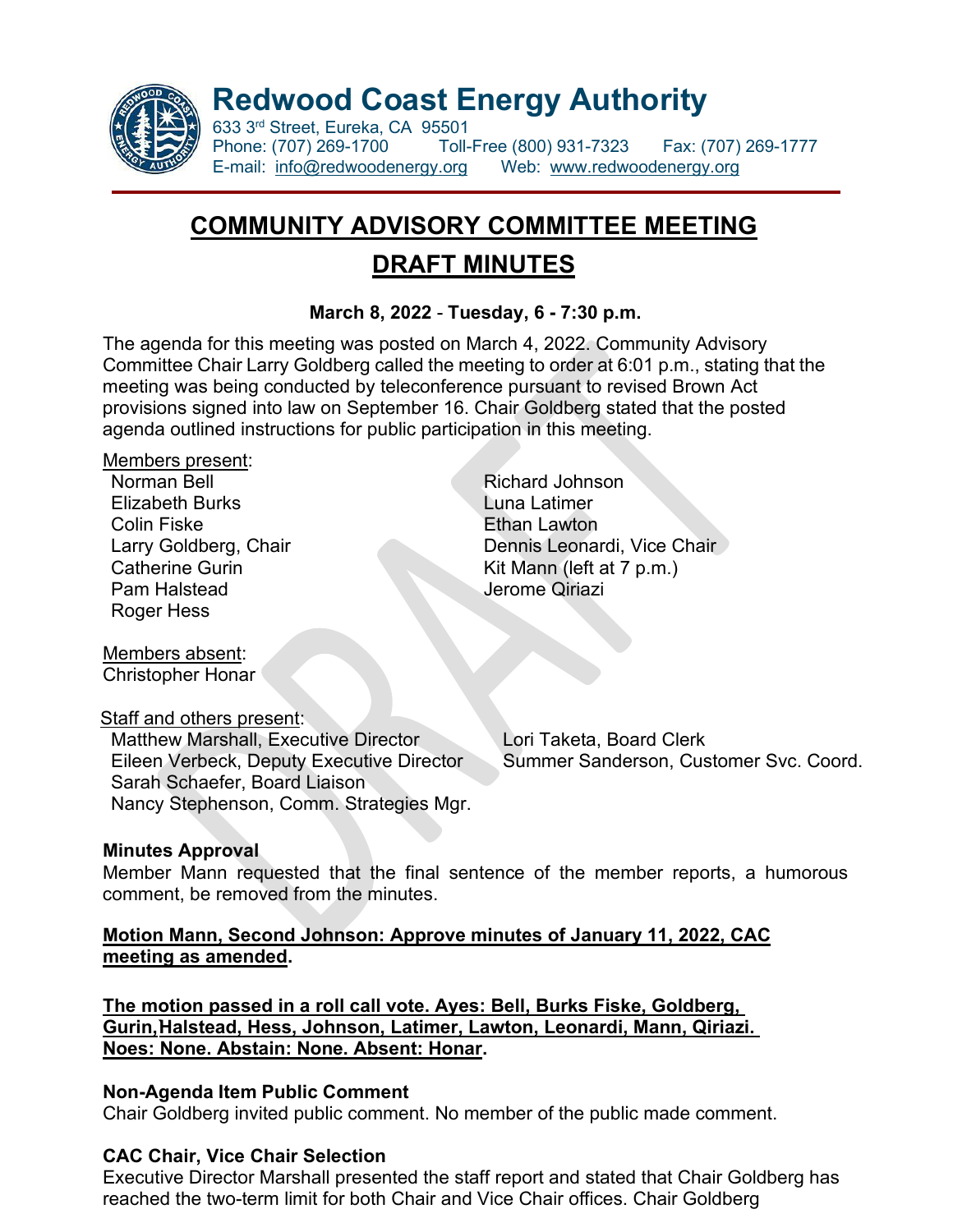nominated Vice Chair Leonardi to become Chair. Member Qiriazi nominated Member Gurin as Vice Chair. Vice Chair Leonardi and Member Gurin expressed willingness to serve in those roles.

Chair Goldberg invited public comment. No member of the public made comment.

### **Motion Mann, Second Burks: Appoint Dennis Leonardi to serve as CAC Chair and Catherine Gurin to serve as Vice Chair from April 12, 2022, to April 11, 2023.**

**The motion passed in a roll call vote. Ayes: Bell, Burks Fiske, Goldberg, Gurin,`Halstead, Hess, Johnson, Latimer, Lawton, Leonardi, Mann, Qiriazi. Noes: None. Abstain: None. Absent: Honar.**

#### **Q4 CAPE Status Update**

Executive Director Marshall updated the Committee on RePower Strategic Plan progress.

In regional planning and coordination, the Redwood Region Climate and Community Resilience Hub (CORE Hub) launched in September. The Bureau of Ocean Energy Management's Humboldt Wind Energy Area lease auction is on track to be conducted in fall 2022. RCEA is continuing to work with the County and cities on the regional climate action plan.

In low-carbon transportation, the Arcata Community Center charging stations began operations and charging stations at the airport are being developed. RCEA is continuing to process electric vehicle and electric vehicle charging equipment rebates. The transportation team began work on the Medium- and Heavy Duty Zero Emissions Vehicle Infrastructure planning grant.

In integrated demand side management, a \$161,000 grant was awarded to RCEA to expand and enhance the building-electrification heat pump rebate program that launched in early 2021. The Demand Side Management team is the final stages of developing the expanded customer rebate catalog for 2022. RCEA's demand side management team applied for \$96 million to fund a state-wide Rural Regional Energy Network over five years to provide energy efficiency programs, financing, and workforce development to rural, hard-to-reach regions. RCEA would serve as the implementing agency for the RuralREN.

In energy generation and utility services, the airport microgrid construction is complete, commercial operations began in December, and the final commissioning and islanding capability testing are being conducted. RCEA consultant Michael Furniss completed his work on investigating small hydropower potential and alternative uses for forest biomass. The five MW Tierra Buena Battery Storage project is under construction in Sutter County for RCEA and Valley Clean Energy.

It was clarified that Del Norte and Trinity Counties were not included in the RuralREN application because those counties are not served by Pacific Gas & Electric Company.

Members asked for copies of RCEA contractor Michael Furniss's hydropower and biomass work, which are available on RCEA's website, and suggested tracking progress toward quantitative strategic plan targets, possibly in conjunction with the countywide climate action plan work. It was suggested that the CORE Hub identify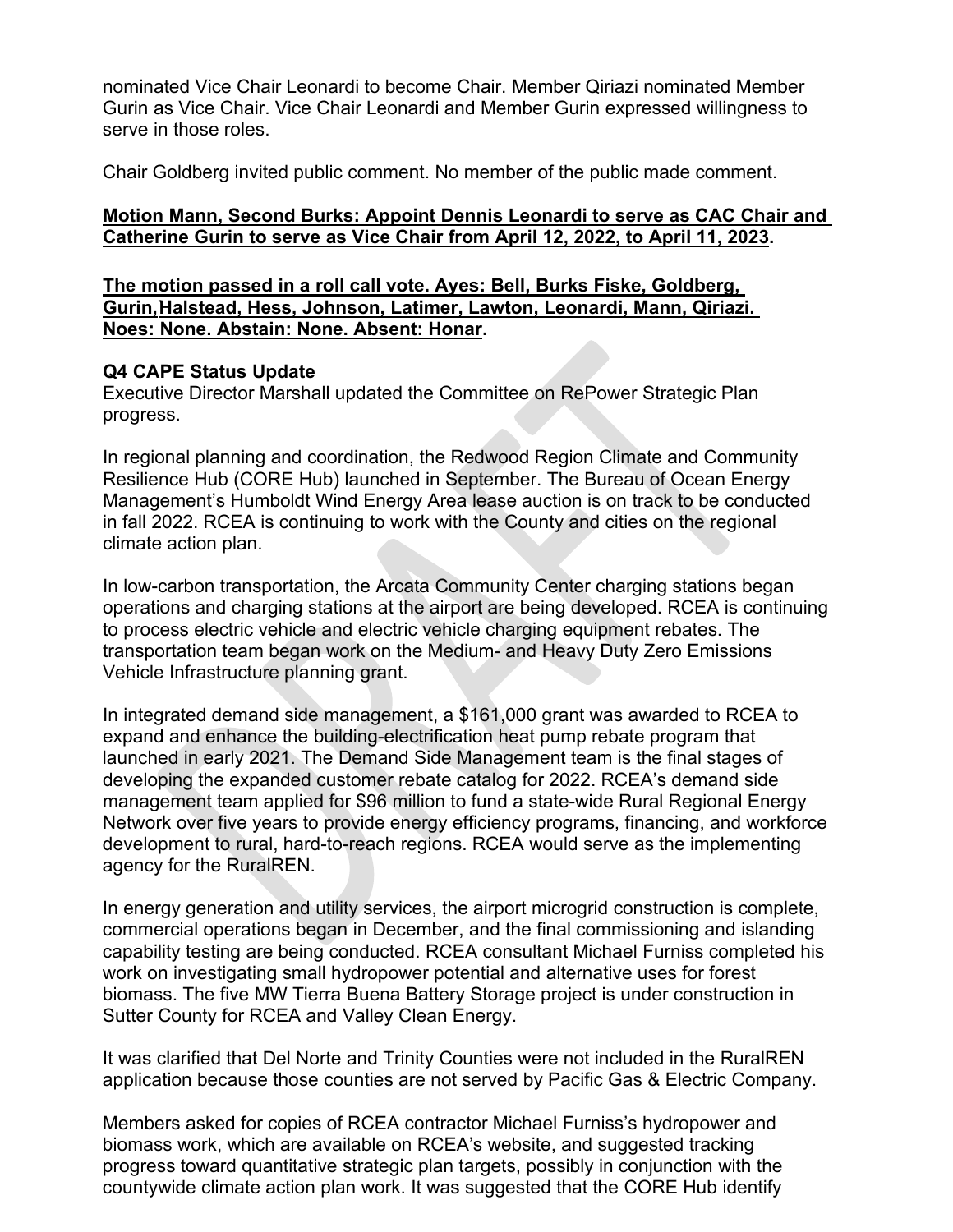needs and pursue funding for wave energy in Humboldt County.

No member of the public responded to Chair Goldberg's invitation to comment. Chair Goldberg closed the public comment period.

#### **Plan 2022 CAC Work, Solicit Work Group Volunteers**

Executive Marshall proposed formation of between one and three ad hoc subcommittees to complete the CAC's 2022 work goals. The Customer Programs Outreach Ad Hoc Subcommittee would focus outreach on Project Administrator programs and provide input on Rural Regional Energy Network programs, should funding for the RuralREN be approved. This subcommittee will sunset in the fourth quarter of 2023. The Offshore Wind Outreach Ad Hoc Subcommitee would advise outreach around the BOEM offshore wind lease auction process and will sunset in the first quarter of 2023. The Climate Action Plan Outreach Ad Hoc Subcommittee would focus on implementation of outreach for Humboldt Regional Climate Action Plan. The subcommittee will sunset upon Climate Action Plan adoption by the county. The following members joined the Ad Hoc Subcommittees:

#### **Customer Programs Outreach Ad Hoc Subcommittee: Members Fiske, Hess, Latimer, Leonardi, and Mann.**

**Offshore Wind Outreach Ad Hoc Subcommittee: Members Burks, Goldberg, Leonardi, and Mann.**

**Climate Action Plan Outreach Ad Hoc Subcommittee: Members Burks, Goldberg, Gurin, Johnson, Lawton, and Qiriazi.** 

Members Hess, Latimer and Qiriazi initiated an Ad Hoc Subcommittee on Critical Facilities and At-risk Communities. RCEA staff will create a scope of work, assign a staff liaison, and establish a sunset date for this subcommittee.

Recent Committee appointee Jeffrey Trirogoff stated that he would like to volunteer for the Customer Programs Outreach, Offshore Wind Outreach, and Critical Facilities Subcommittees once his term starts on April 12, 2022.

#### **Net Energy Metering Successor Tariff Update**

Executive Director Marshall reported that the Net Energy Metering Successor Tariff discussed at the January 2022 CAC meeting has been postponed until further notice.

No member of the public responded to Chair Goldberg's invitation to comment. Chair Goldberg closed the public comment period.

#### **Member Reports**

Member Burks shared that the Humboldt County Association of Governments adopted the Regional Transportation Plan, which overlaps with RCEA's work. HCAOG staff will be in contact with RCEA staff.

Chair Goldberg requested that the vulnerability and resilience of the regional energy network to cyberattacks be a future agenda topic.

Member Bell thanked Chair Goldberg for his role as CAC Chair and expressed a desire to look at projects that aggressively address the climate emergency with local resources.